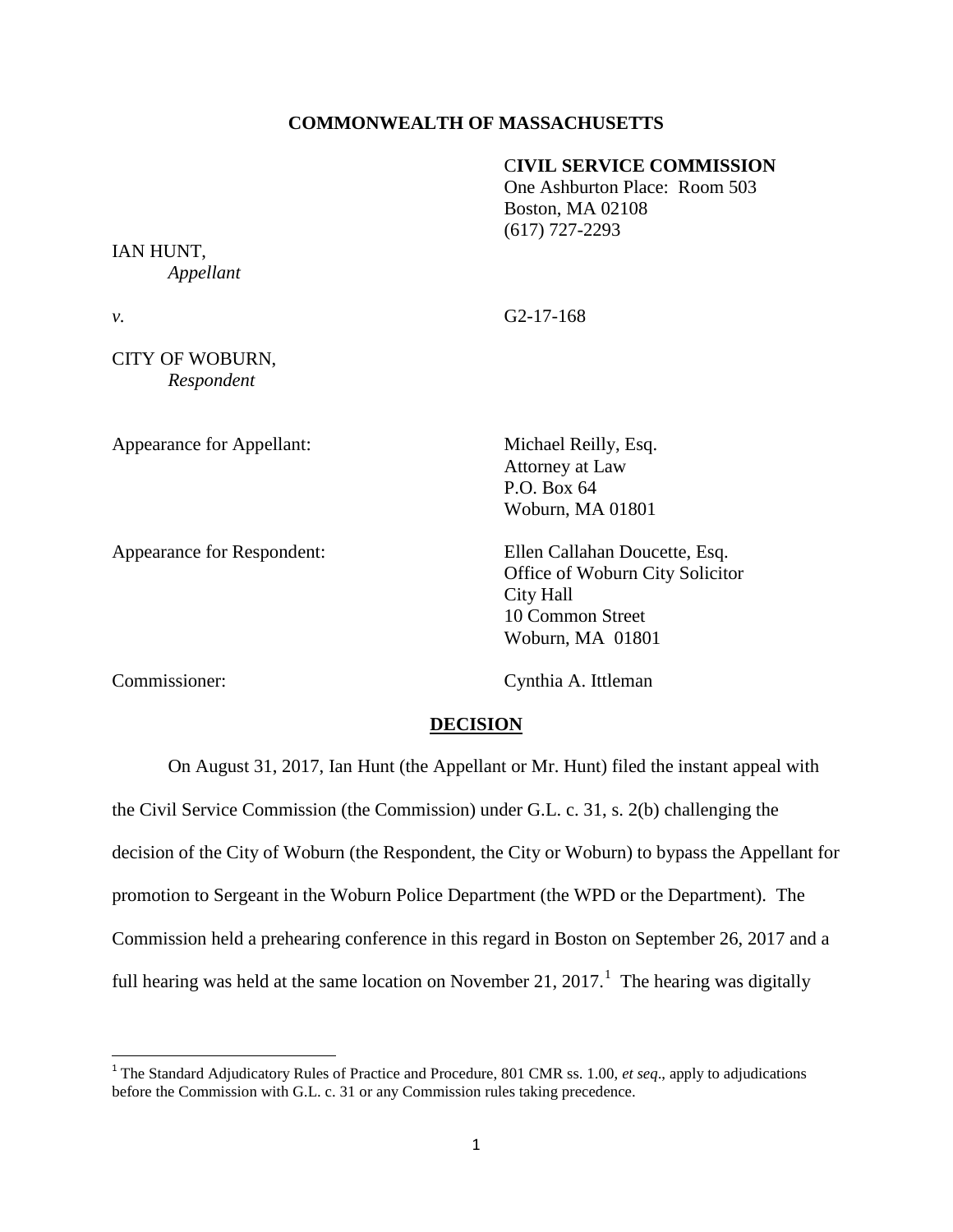recorded and copies of the recording were sent to the parties. $2$  The witnesses, with the exception of the Appellant, were sequestered. Both parties submitted post-hearing briefs. For the reasons stated herein, the appeal is allowed.

# **FINDINGS OF FACT:**

Eleven (12) Exhibits (Ex.) were entered into evidence.<sup>[3](#page-1-1)</sup> Based on the Exhibits and the testimony of the following witnesses:

*Called by the Appointing Authority:*

- Scott D. Galvin, Mayor of Woburn
- Robert J. Ferullo, Jr. Chief, Woburn Police Department (WPD)
- Robert Rufo, Captain, WPD

*Called by the Appellant:*

Ian Hunt (Appellant)

and taking administrative notice of all matters filed in the case; stipulations<sup>[4](#page-1-2)</sup>; pertinent statutes,

case law, regulations, rules, and policies; and reasonable inferences from the credible evidence; a

preponderance of the evidence establishes the following facts:

1. The Appellant has been a Woburn Police Officer since 2008. He is married, with three

(3) children, a homeowner and has served in the U.S. Coast Guard Reserves. (A.Ex. 1;

Testimony of Appellant) He began work at the Department on the 3pm to 11pm shift but

in 2014, he began working on the overnight shift instead of the 3pm to 11pm shift.

<span id="page-1-0"></span> $\frac{1}{2}$  $2$ If there is a judicial appeal of this decision, the plaintiff in the judicial appeal would be obligated to supply the court with a transcript of this hearing to the extent that he/she wishes to challenge the decision as unsupported by the substantial evidence, arbitrary and capricious, or an abuse of discretion. In such cases, this CD should be used by the plaintiff in the judicial appeal to transcribe the recording into a written transcript.

<span id="page-1-1"></span> ${}^{3}$ Five (5) exhibits were filed jointly (Jt.Ex.); the Appellant filed five (5) separate exhibits (A.Ex.). In addition, on November 27, 2017, the Respondent submitted the affidavit of Police Chief Ferullo (R.Post-Hrg.Ex. 1) regarding the 2015 assignment of Officer A to the position of detective in the WPD Vice/Narcotics unit, attaching thereto Officer A's letter to Captain Murphy expressing his interest in the assignment and Officer A's resume. Also on November 27, 2017, the Appellant submitted a letter (A.Post-Hrg.Ex. 1) in response to my order at hearing, indicating that when the detective assignment was available in 2015 he could not be considered for the assignment because of family commitments; Officer A informed the Department of his interest in the detective assignment in 2015 and he was subsequently assigned to the detective position.

<span id="page-1-2"></span><sup>&</sup>lt;sup>4</sup> At the prehearing conference in this case, the parties stipulated to certain facts. (Administrative Notice)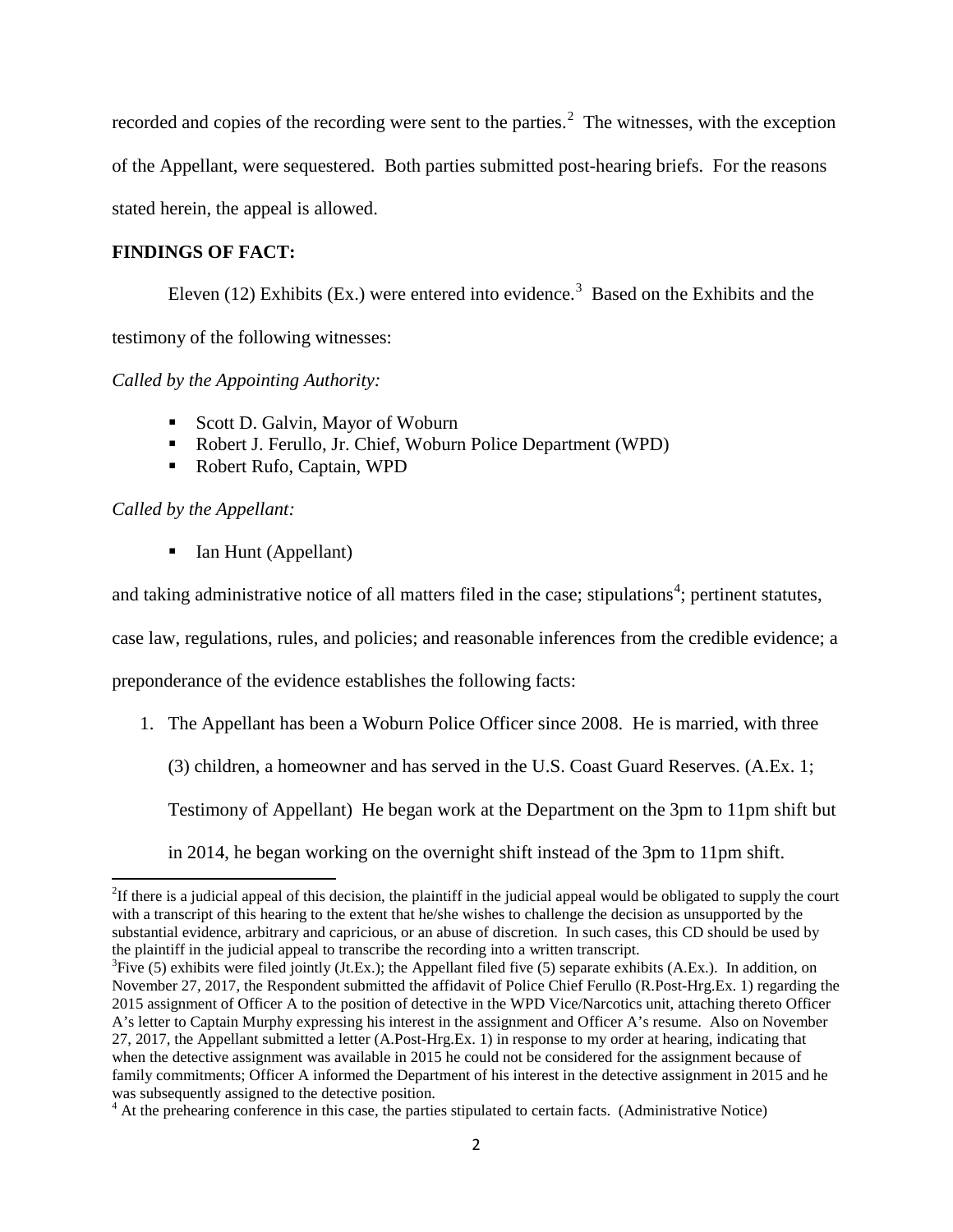(Testimony of Appellant)

- 2. The WPD has seventy-six (76) fulltime police officers, twenty (20) part-time officers and twenty (20) civilian employees. The employees include approximately fifty-six (56) Patrol Officers, nine (9) Sergeants and seven (7) Lieutenants in the Department. (Testimony of Ferullo) Mayor Galvin is the city's appointing authority. (Testimony of Galvin<sup>[5](#page-2-0)</sup>)
- 3. The Appellant took and passed the 2015 promotional exam for Police Sergeant. The state's Human Resources Division (HRD) issued an eligible list on March 1, 2016 indicating that five (5) members of the WPD had passed the promotional exam, with the Appellant ranked second and Officer A ranked third. (Administrative Notice – HRD Information<sup>[6](#page-2-1)</sup>) However, the Sergeant's promotional Certification, prepared by Woburn as a delegated civil service community, indicates (and the parties stipulate) that there were four (4) candidates, that the Appellant was ranked first and that Officer A was ranked second. (Jt.Ex. 1; Stipulation (signed by the parties at the Commission prehearing conference); "Agreed Upon Facts and Exhibits")
- 4. Since 2014, the Appellant has been working on the WPD night shift, where he is one of the most senior officers, if not the most senior officer, on the shift and he is the field training officer on the shift. There are usually a minimum of four (4) police cruisers on the night shift, with no outside resources, such as a traffic unit. When the night shift does not have a supervisor, the Appellant takes on supervisory roles, such as assisting in

<span id="page-2-0"></span><sup>&</sup>lt;sup>5</sup> Mayor Galvin and Chief Ferullo are licensed attorneys but they do not practice law. (Testimony of Galvin and Ferullo)

<span id="page-2-1"></span><sup>&</sup>lt;sup>6</sup> The information provided by HRD includes eligible list 03156 but lists another candidate ranked first, the Appellant ranked second, and Officer A ranked third. However, the parties here have stipulated that at the pertinent time, the Appellant was ranked first and Officer A was ranked second. ("Agreed Upon Facts and Exhibits" and Stipulation (signed by the parties at the prehearing conference in this case) In addition, the Certification prepared by Woburn that candidates signed indicates that there were four (4) candidates, that the Appellant was ranked first on the list and that Officer A was ranked second. (Jt.Ex. 1)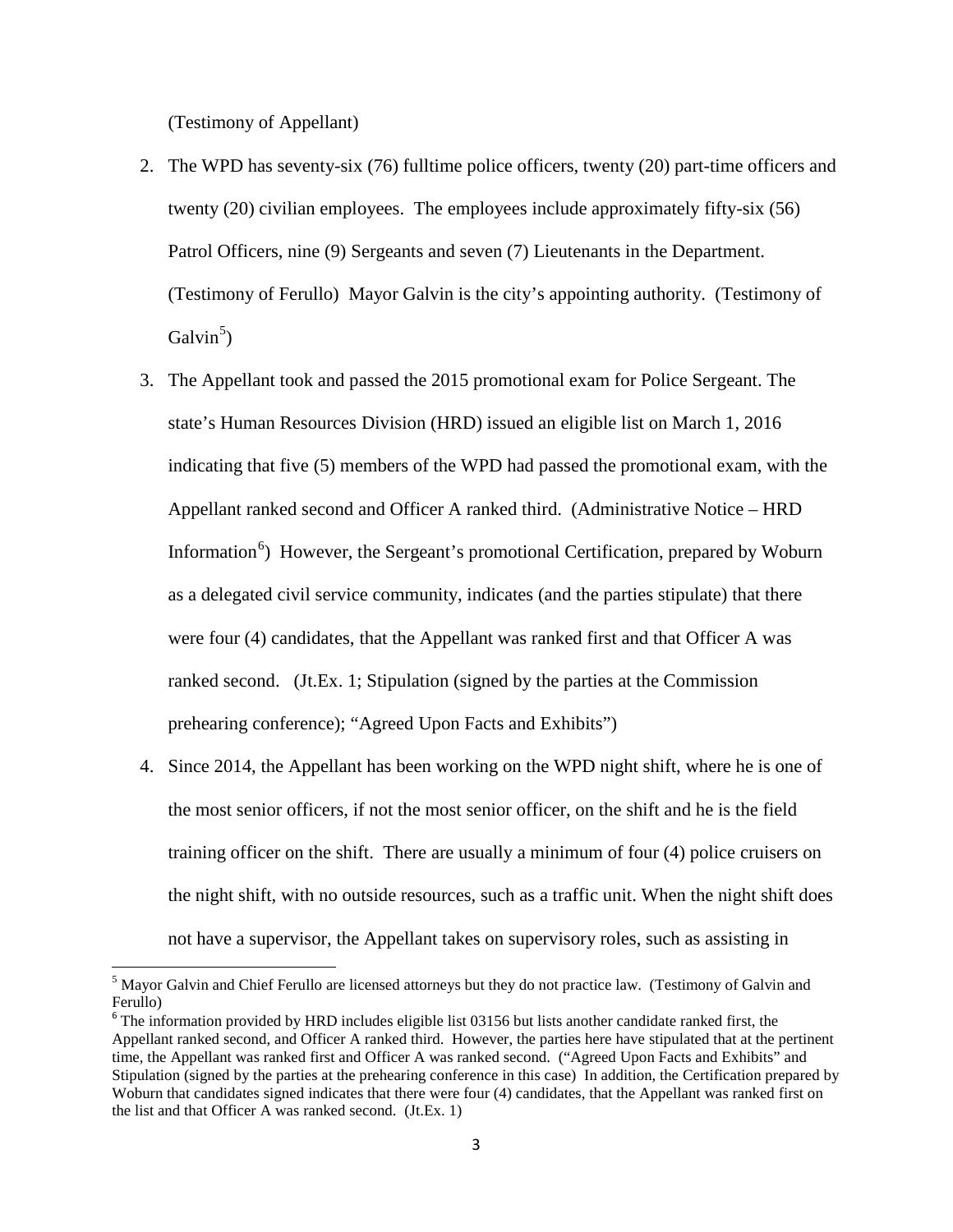booking, fingerprinting and running any crime scenes on his shift. (Testimony of Appellant) The Appellant has also participated in the North Eastern Massachusetts Law Enforcement Council (NEMLEC), which is a mutual aid association, providing aid to member communities in need of additional law enforcement resources. (Post-Hearing Affidavit of Chief Ferullo<sup>[7](#page-3-0)</sup> - Attachments from Officer A) Police Departments in the NEMLEC region are required to provide ten (10) percent of their officers to NEMLEC. WPD officers interested in working with NEMLEC can sign a WPD posting, although selection may reflect the WPD officer's seniority. Participating officers are trained once or twice per month. (Testimony of Ferullo)

- 5. In addition to required training, the Appellant has taken every training course he has been permitted by his superiors to take. As a result, for example, he is an EMT, he is certified to conduct CPR training, he is a suicide prevention instructor, a Nasal Narcan Instructor, a designated infection control officer; a first responder instructor; and, as a field training officer, the Appellant has trained approximately twelve (12) officers. He is the only field training officer on the night shift. In addition, the Appellant is trained in police mountain biking and in domestic drug interdiction. (A.Ex. 1; Testimony of Appellant) Certain other trainings were not available to the Appellant. (Testimony of Appellant; Testimony of Chief Ferullo)
- 6. The Appellant has been involved in more than 380 arrests and has been the lead arresting officer in more than 284 cases. He has been involved in more than 625 incident investigations and has been the lead officer in 554 of those cases. A 2013 performance evaluation of the Appellant rated his performance as "outstanding".

<span id="page-3-0"></span> $<sup>7</sup>$  The only documentation attached to Chief Ferullo's affidavit about Officer A's detective assignment are Officer</sup> A's June 3, 2015 letter of interest in the assignment and his resume. There is no copy of the detective assignment posting or any indication how long the assignment was posted.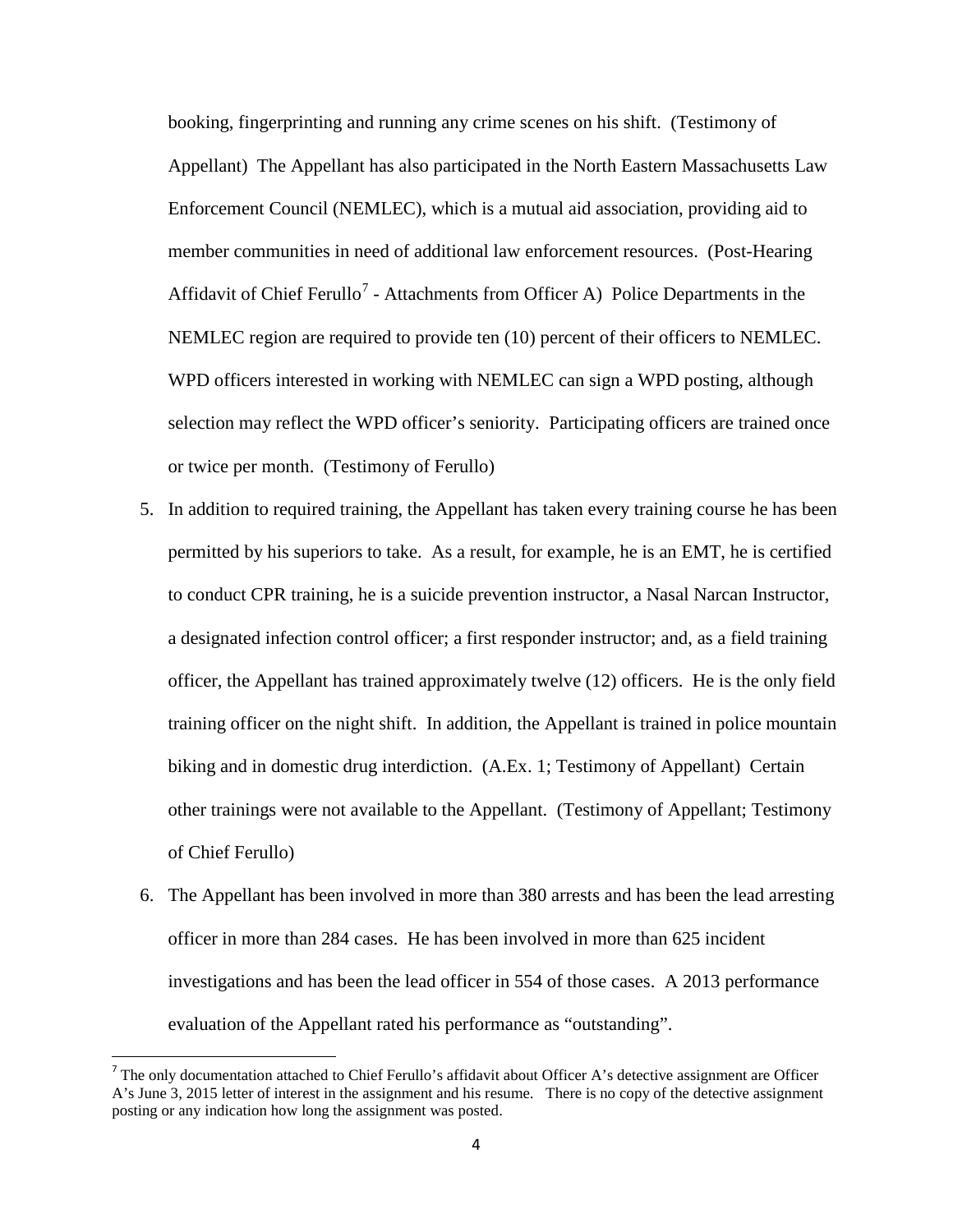- 7. The Appellant has advanced his academic and professional credentials. He has a Bachelor's degree in criminal justice and a Master's degree in criminal justice magna cum laude, both degrees from the University of Massachusetts at Lowell. In the Coast Guard Reserves, the Appellant rose to the rank of  $E6<sup>8</sup>$  $E6<sup>8</sup>$  $E6<sup>8</sup>$ , supervising eleven (11) others when he has been deployed (not overseas), and he leads search and rescue operations, albeit under supervision. His Coast Guard assignments have included deployment to the Deepwater Horizon oil leak off the coast of Texas as the lead agency to clean up the oil spill, preserve water safety, and address commercial ocean traffic.  $(A.Exs. 1 - 5;$ Testimony of Appellant)
- 8. The Appellant repeatedly applied for the WPD detective assignment when there was an opening, except in 2015 because of a family commitment, but his requests were denied. (Testimony of Appellant) The detective assignment is a highly sought-after position at the WPD. (Testimony of Capt. Rufo) A detective can receive a stipend of between \$600 and \$2,000, in addition to overtime opportunities. (Testimony of Chief Ferullo)
- 9. An officer's community involvement plays a big role in promotions. (Testimony of Chief Ferullo) The Appellant steps up when officers are needed for many city events; the Appellant is always there for the Department and/or the City. (Id.) In addition, the Appellant represented the Department in the Boston Run to Remember (a half-marathon to remember fallen law enforcement officers and first responders), he led the Los Angeles Run to Remember (which his union sponsored), and he has worked with the Cops for Kids with Cancer program and the Special Olympics. (Testimony of Appellant)
- 10. The WPD has received letters from local residents, another police department and the Rear Admiral of the Coast Guard (First Coast Guard District) commending the Appellant

<span id="page-4-0"></span> $8$  I take administrative notice that the Coast Guard rank of E6 is a Petty Officer First Class.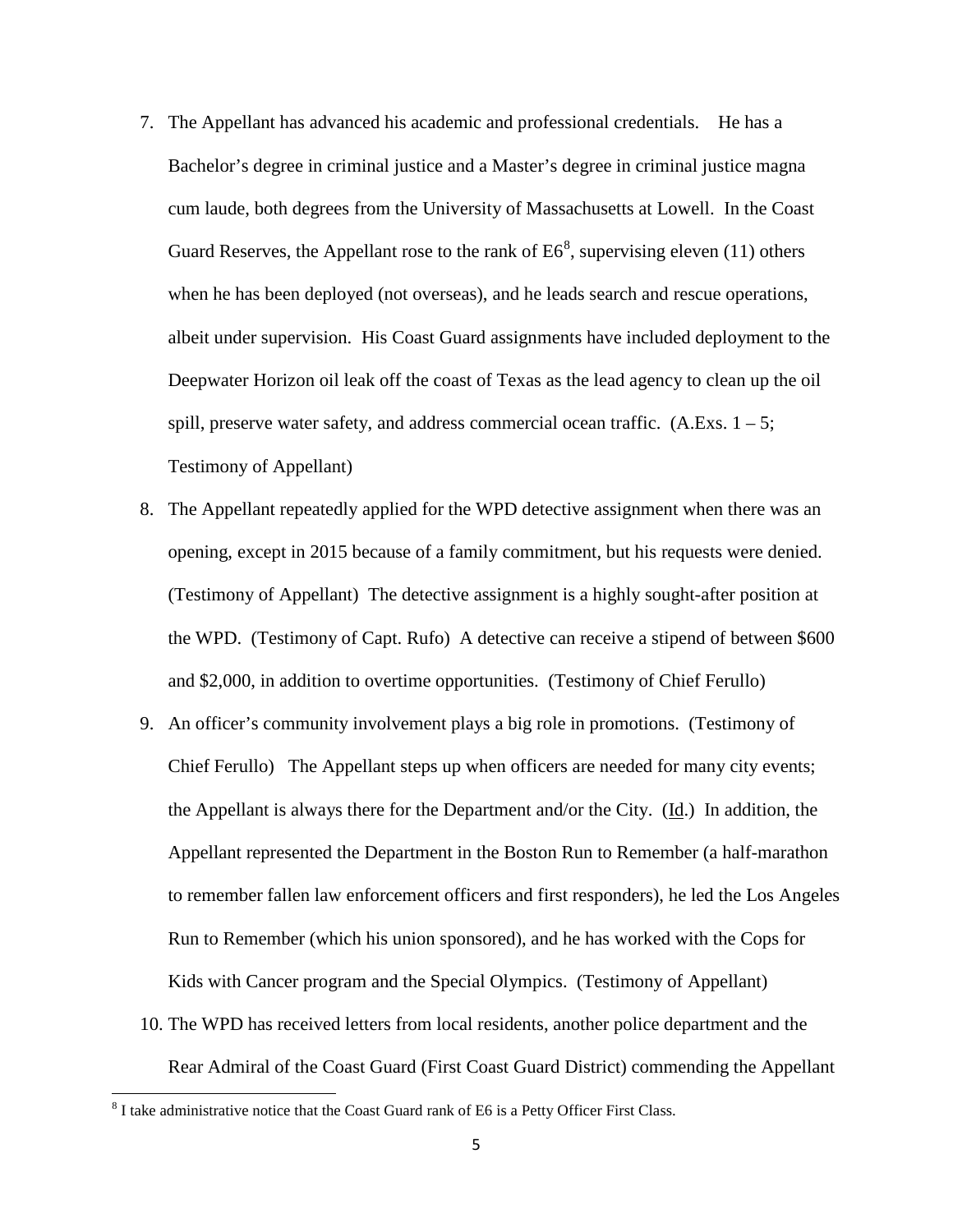for his actions on various occasions. His direct supervisor, Sgt. T, highly recommended the Appellant for a previous detective assignment. Sgt. D commended the Appellant and others for their roles in apprehending someone charged with assault and attempt to murder. The Appellant also received the Middlesex District Attorney's Office Team Investigation Award. (A.Exs. 2 and 4)

11. The Appellant has no disciplinary history. (Testimony of Galvin) *Officer A*

- 12. Officer A was hired by the WPD in 2009. (Jt.Ex. 4) He took and passed the 2015 promotional exam for Police Sergeant and was ranked second thereon, after the Appellant, who was ranked first. (Jt.Ex. 1; Stipulation; Administrative Notice: HRD Information) Prior to working at the WPD, Officer A worked at the Suffolk County Sheriff's Department as a caseworker, where he was a detainees' liaison to the courts, parole, attorneys and various programs, as well as formulated institutional service plans for detainees and conducted board of probation reports. (Chief Ferullo's Post-Hearing Affidavit and Attachments)
- 13. In 2015, Officer A was selected for the WPD detective assignment in the narcotics unit. As a detective working in the WPD narcotics unit, Officer A was a "lone wolf" who worked mostly independently (while informing the narcotics unit Sergeant as needed) and worked on matters outside of Woburn. Chief Ferullo received good feedback from federal law enforcement authorities with whom Officer A interacted. (Testimony of Chief Ferullo) As a detective, the Appellant was involved in federal cases that yielded significant searches and seizures. He also took on "aggressive" street cases but also worked well with crime victims and family members to obtain additional information.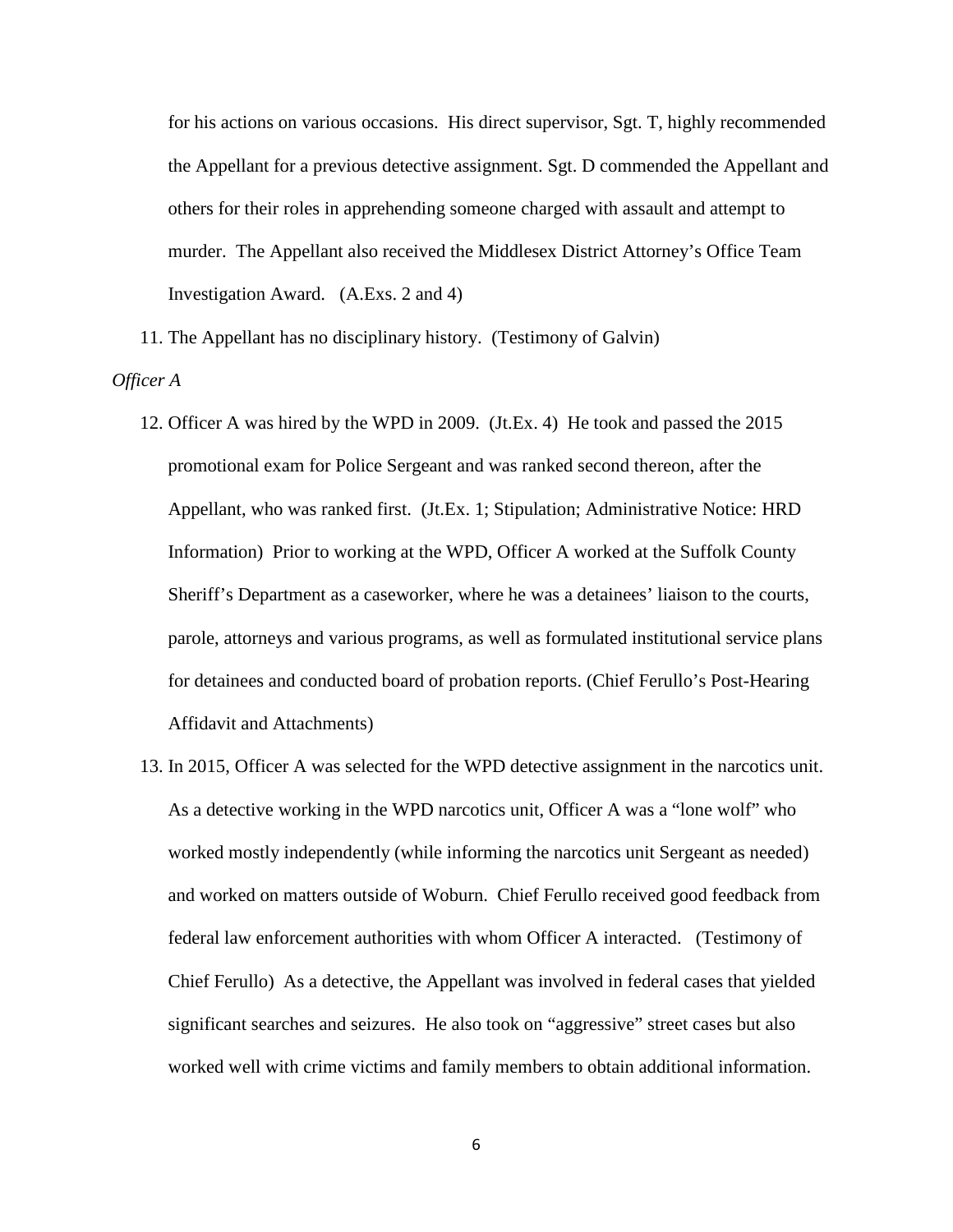As a detective, Officer A was involved in a case that began as a heroin drug investigation but, with Officer A's efforts, in conjunction with other authorities, became a human smuggling case for which Officer A obtained warrants that led to prosecution in Boston. (Testimony of Ferullo)

- 14. Officer A's training includes suicide prevention, police mountain biking, field training officer, and cell phone investigation techniques. As a detective, Officer A took required detective training courses, including CrimeNtel criminal intelligence software certification, 80 hour Street Level Narcotics Investigations, and Interviews and Interrogation and Forensic Statement Analysis. (Jt.Ex. 4)
- 15. Officer A has been involved in more than 150 narcotics cases and was lead investigator in more than 70 cases; he has cultivated, managed, and supervised police informants; been an undercover officer in dozens of investigations; authored 40 search warrants and executed more than 75 search warrants; participated in numerous search and rescue operations with NEMLEC; and participated in multiple crowd control operations with NEMLEC. (Jt.Ex. 4)
- 16. Officer A has a Bachelor's degree in criminal justice from Westfield State University, a Master's degree in criminal justice from the UMass/Lowell, and certificates in Leadership and Police Development and Forensic Criminology (both from UMass/Lowell). (Jt.Ex. 4)
- 17. With respect to community involvement, Officer A apparently indicated during his interview for the Sergeant promotion that he has participated in events at the Boys Club, the Lions Club and unspecified charity events. (Jt.Ex. 4) As a detective, Officer A worked Monday through Friday but sometimes irregular hours, given the nature of the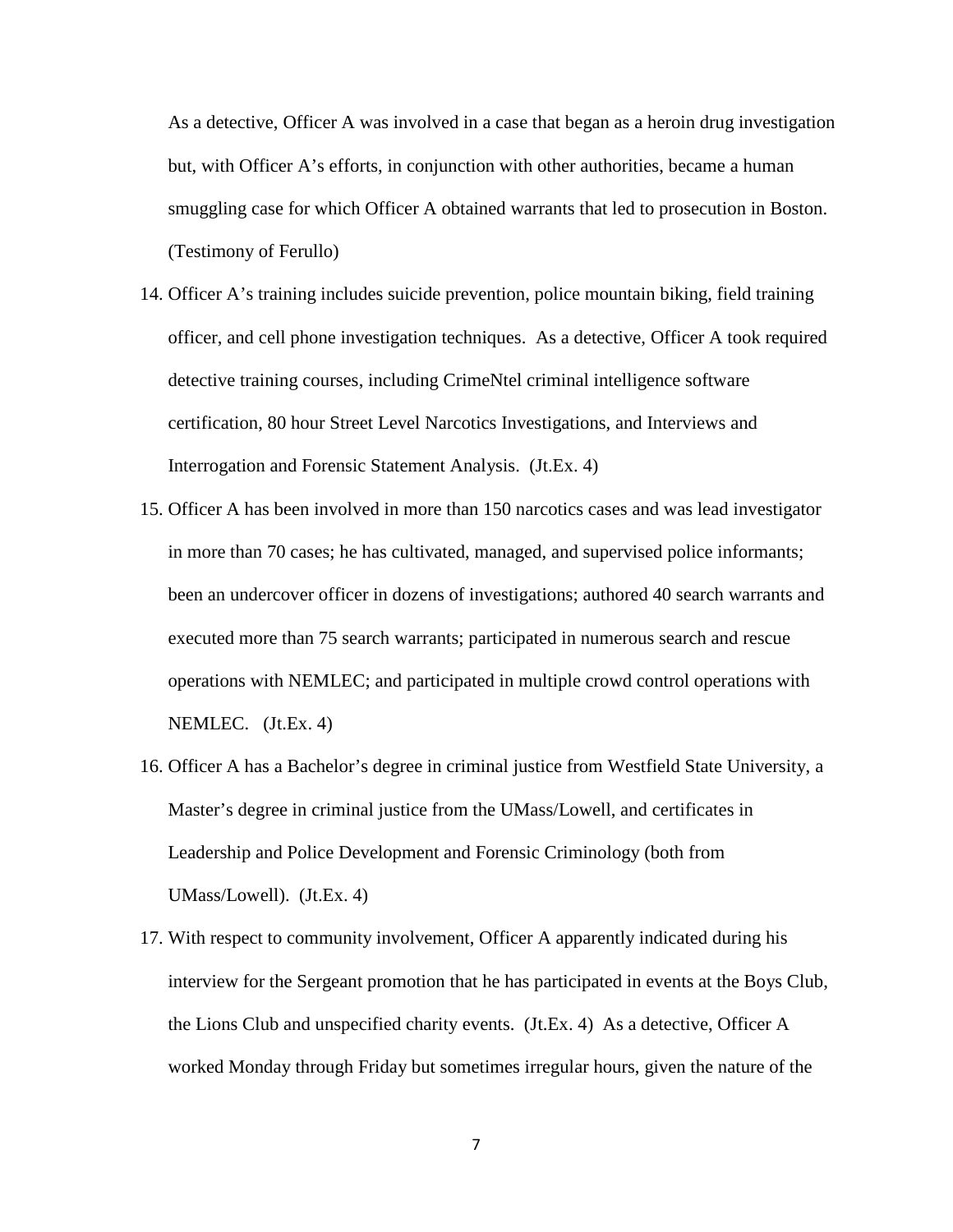assignment. He likes to take the weekends off like some other members of the Department. (Testimony of Chief Ferullo)

- 18. Among the "achievements" listed on Officer A's resume are two (2) letters of commendation from the WPD Police Chief in 2011 and 2012, a letter of commendation from WPD Sgt. D in 2012, and Squad Leader at the MBTA Transit Police Academy. (Post-Hearing Affidavit of Ferullo and Attachments)
- 19. Like the Appellant, Officer A has no disciplinary history. (Testimony of Galvin)

#### *Sergeant Promotion Process*

- 20. Following receipt of the rank of each candidate who passed the 2015 Sergeant exam, Mayor Galvin asked Chief Ferullo for information about the candidates and he received a file for each candidate, including each candidate's certifications, resume and aspects of their personnel files. (Testimony of Galvin and Ferullo)
- 21. After receiving the Sergeant candidates' records, Mayor Galvin met with Chief Ferullo and/or Capt. Rufo to discuss the candidates. Thereafter, Mayor Galvin, by himself, interviewed all four (4) candidates, including the Appellant and Officer A, using the same questions each time, taking notes of the candidates' responses to the questions. (Testimony of Galvin and Ferullo; Exs. 3 and 4)
- 22. The questions and the Mayor's notes about the responses of the Appellant and Officer A indicate,

Question 1 - "Please describe your understanding of the duties and responsibilities of a Police Sergeant." *Answer of Appellant*: "Big jump up more responsibility". *Answer of Officer A*: Supervising men + woman on shift[.] – **Lead by example**. Expectations (illegible word) know"[.]

Question 2 – "Describe your leadership style and abilities, especially in difficult situations."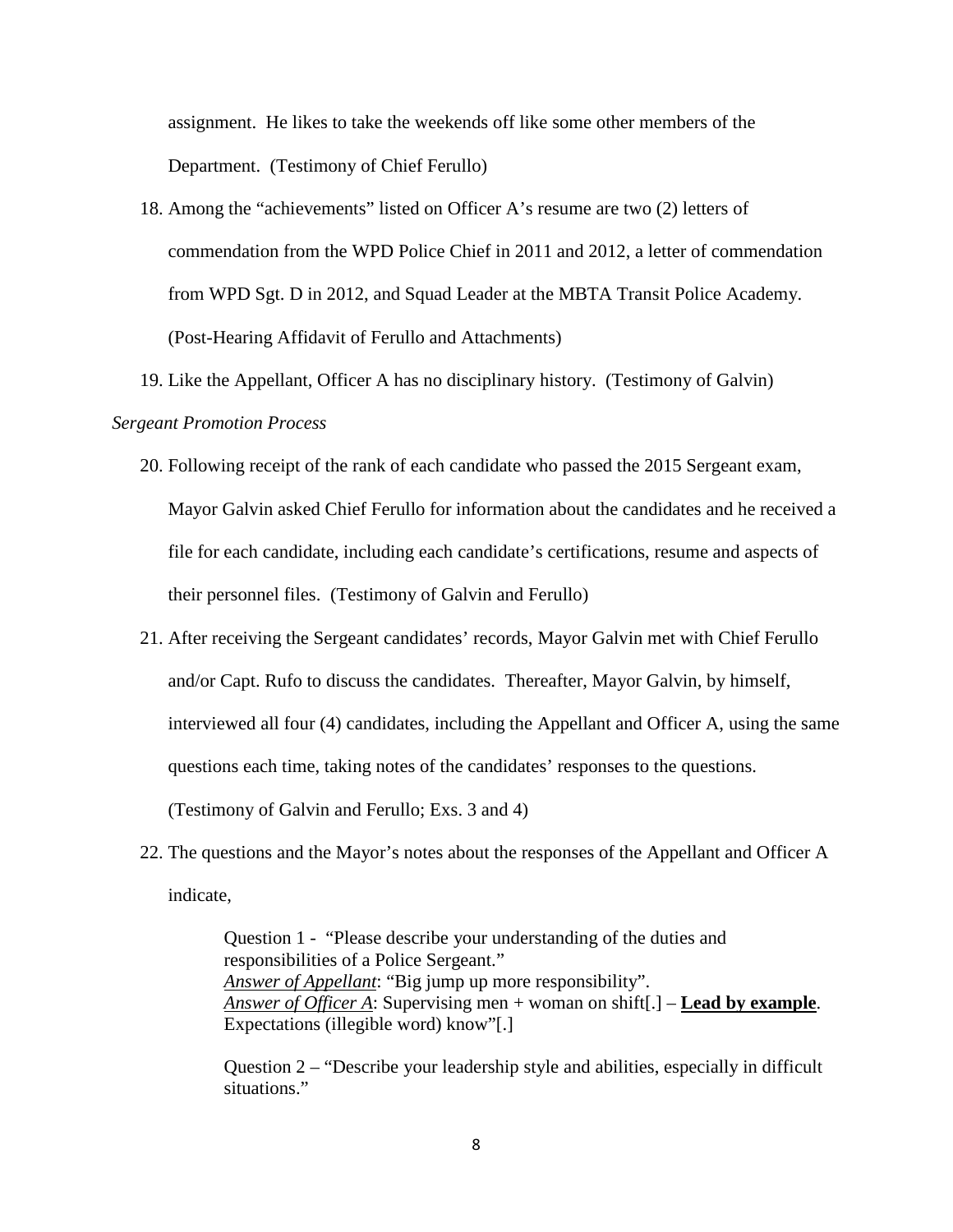*Answer of Appellant*: - "**up front … accountability, make decisions, employees need to know**".

*Answer of Officer A*: "- **Pro-active leader**[.] Difficult – situations – As to (illegible word)/**more Democratic** (word illegible) with time Permit".

Question  $3 -$  "What basic values do you bring to your job ... and how would they be changed by your becoming a superior officer?"

*Answer of Appellant*: "**Hard work, reliability, integrity, friendly. – reputation** – **will do job, approachable, lead by example**."

*Answer of Officer A*: "**Integrity, ambitious, success driven**, motivated (illegible word) **dedicated**".

Question 4 – "If selected for the position of Sergeant, you would be supervising other police officers who have been your peers. What would be the biggest challenge for you in doing this?"

*Answer of Appellant*: "Challenges – **treat fairly**".

*Answer of Officer A*: "Consistent w/ everyone. **No favoritism respect for consistency**."

Question 5 – "How do you view discipline …, the role of discipline in a police department, and it should be imposed?

*Answer of Appellant*: "There is discipline – now **there are ways around it**.

**Favoritism**. **Discipline immediate when necessary** other times more measured. Should be **fair + consistent**."

*Answer of Officer A*: "Could be better – lack of discipline in previous years, can hurt. If someone violates rule, it **should be consistent**."

Question 6 – "Please tell me how you would handle one of your police patrol officers who was being insubordinate and not following your directions." *Answer of Appellant*: "On the street in public – **correct immediately**.

# **Supervisor can't be undermined**."

*Answer of Officer A*: "**Right (sic) them up. Consistency**".

Question 7 – "As a Police Superior Officer you will be working as part of a team with other Superior officers and as a team leader with your subordinates. Tell me about any related experiences you have had."

*Answer of Appellant*: "Throughout life – **served as captain in various sports**. In work always steps up – in various circumstances. **Military rose up quickly**." *Answer of Officer A*: Detective – **lead Detective** – works with Sgt. McManus – **Directing officers w/more longevity**".

Question 8 – "Why are you interested in becoming a Sergeant in the [WPD] and what sets you apart from the other candidates for Sergeant? Please include any community involvement you have had or currently have."

*Answer of Appellant*: "Push to reach new goals. Applied for promotions …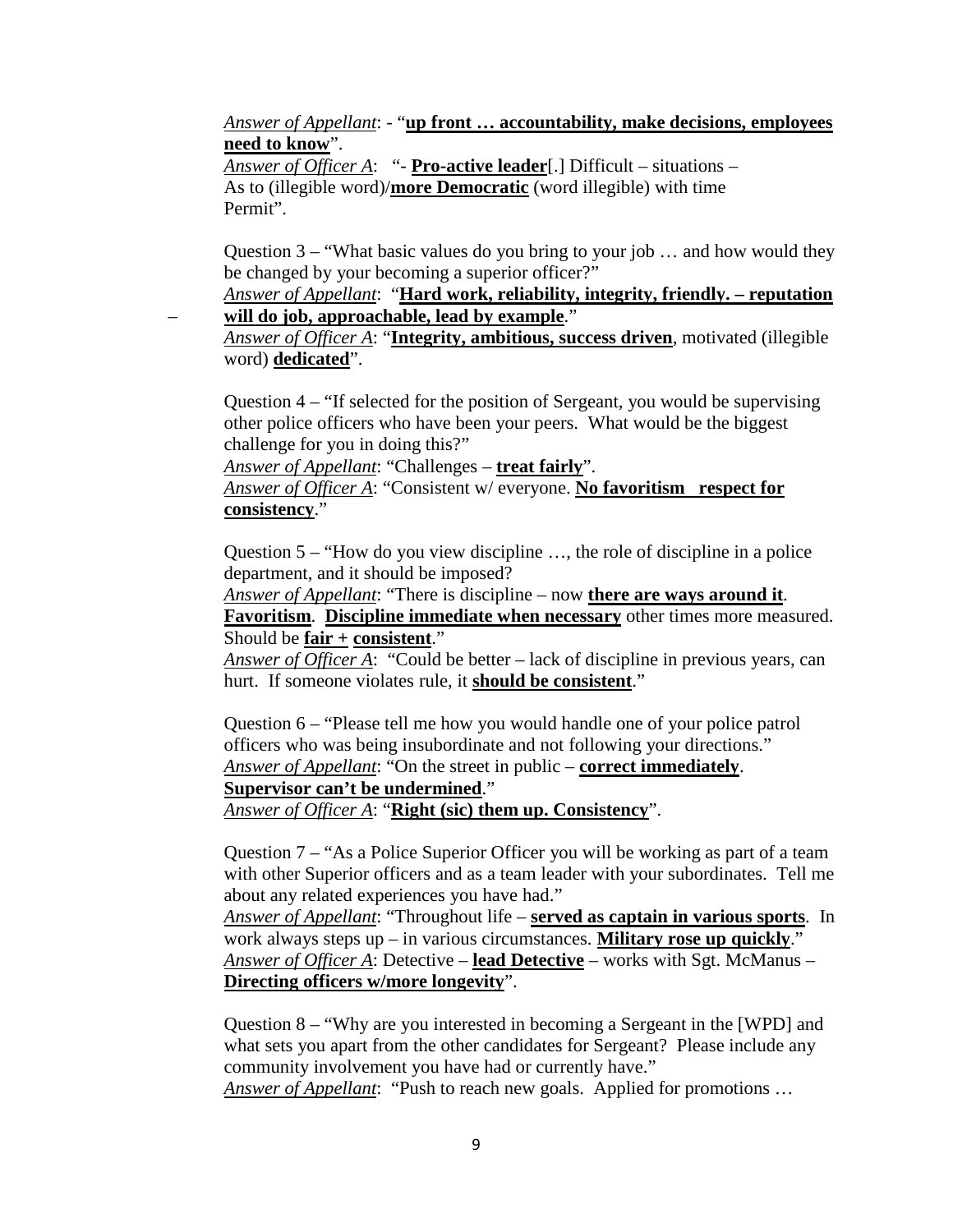(illegible) move forward. **Senior officer involved in different cases – reliable** – **special events, Cops for Kids, running, fear**."

*Answer of Officer A*: "Concerned about Dept Reputation – strong leadership – Education (**Masters CJ) Certificate Forensics – 2 year, cert. in Leadership + Policy – Experience on job sets him apart from other officer. NEMLEC. Crowd control**. (Chief Ferrero

Question 9 – "Would you like to add anything further regarding your candidacy for this position?"

*Answer of Appellant*: "**military, Masters degree**, [illegible word], **EMT**, **community service**, well rounded"

*Answer of Officer A*: "**Mt. Bike Unit – NEMLEC** – not now [-] 150"

Ethics Issues:

Scenario 1: What do you do when, as a new Sgt., you see an officer who is a close friend "in a remote location" in a cruiser with another friend (not an officer) in the cruiser talking. The officer says he and his friend are just "catching up".

Answer of Appellant: "**Send friend home** – (male or female?) – this is work time".

Answer of Officer A: "**order him to have friend leave – verbally address** – **discipline**".

Scenario 2: What do you do, as Sgt. and supervisor on a shift, when you are called to an altercation between a number of people and it's unclear who is at fault. One of the three (3) officers there does not follow your orders.

Answer of Appellant: "**If not following orders and detracting from operation – send him home. If not detracting from operation** – discuss. **After – discipline, (illegible word) immediate** – necessary to keep people in check." Answer of Officer A: - **Remove him from scene, discuss privately** – **delegate different task**.

The last part of the interview questions, entitled "Observations", requires the interviewer

to assign a numerical score to the candidate's appearance, poise, communication and

experience. The Mayor did not score the Appellant or Officer A in this section of the

questionnaire. The Mayor made no additional notations in the "Observations" section of

the questionnaire regarding the Appellant but he made the following notations there for

Officer A,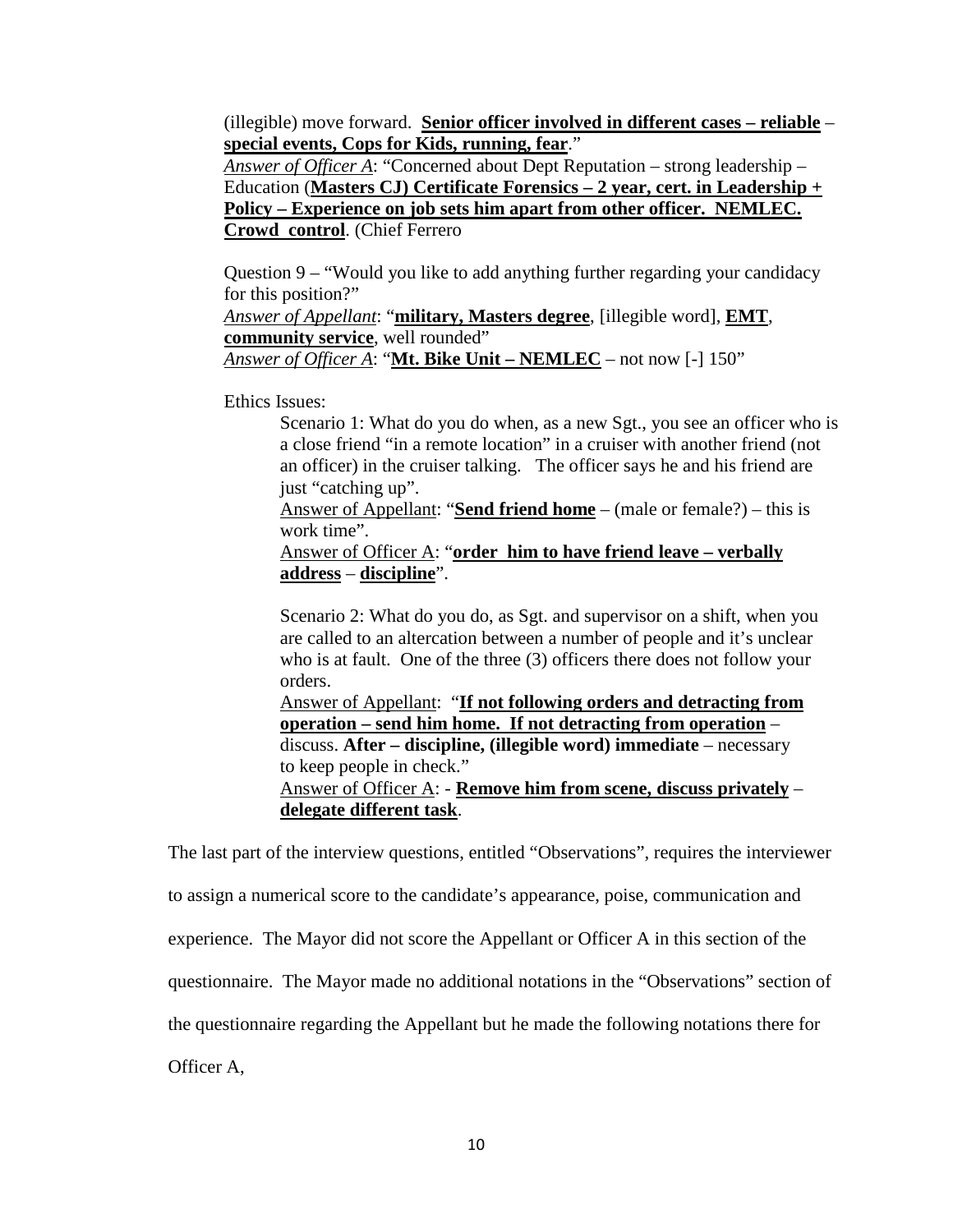- Boys Cub, Lions, charity events
- Maguire golf tournament
- Human Trafficking
- 150 drug cases
- **Handled drug informants**
- Many ethical issues w/ informants
- **Works w/ other officers 20/30 years older**.
- Directs Forfeiture assets

(Jt.Exs. 3 and 4)(emphasis added)

23. Mayor Galvin had interviewed the Appellant and Officer A when they applied for the

Sergeant position previously. (Testimony of Galvin)

24. From his interviews<sup>[9](#page-10-0)</sup> of the Appellant and Officer A pertaining to this appeal, Mayor

Galvin determined, in part, that,

- neither the Appellant nor Officer A had a disciplinary record;
- both of the candidates are well educated;
- the Appellant had military experience but Officer A did not;
- choosing between the Appellant and Officer A was a difficult decision;
- Officer A did not have the same level of involvement in the community as the Appellant;
- the Appellant is trustworthy, very visible in the community, a very good officer, and a strong family man;
- the Appellant did a very good job at the interview but his command presence was not as strong as that of Officer A; Mayor Galvin was most impressed with Officer A and found that Officer A was decisive;
- Officer A showed leadership as a successful detective in the WPD Narcotics Unit, sometimes working alone (but keeping his WPD supervisor informed of his actions), working effectively with informants, crime victims and federal law enforcement officials; and
- Officer A showed leadership by his participation in NEMLEC activities;
- Mayor Galvin is aware that the Appellant sometimes leads his overnight shift when a more senior officer is not available. (Testimony of Galvin)
- 25. Mayor Galvin defines "command presence" to mean that someone has an air of

confidence and is sure of himself. (Testimony of Galvin)

26. The Mayor understood that officers are granted detective assignments following the

determination of a panel selected by the WPD and based on the training and based, in

<span id="page-10-0"></span><sup>&</sup>lt;sup>9</sup> There is no indication in the record that the interviews for the Sergeant promotion at issue were recorded.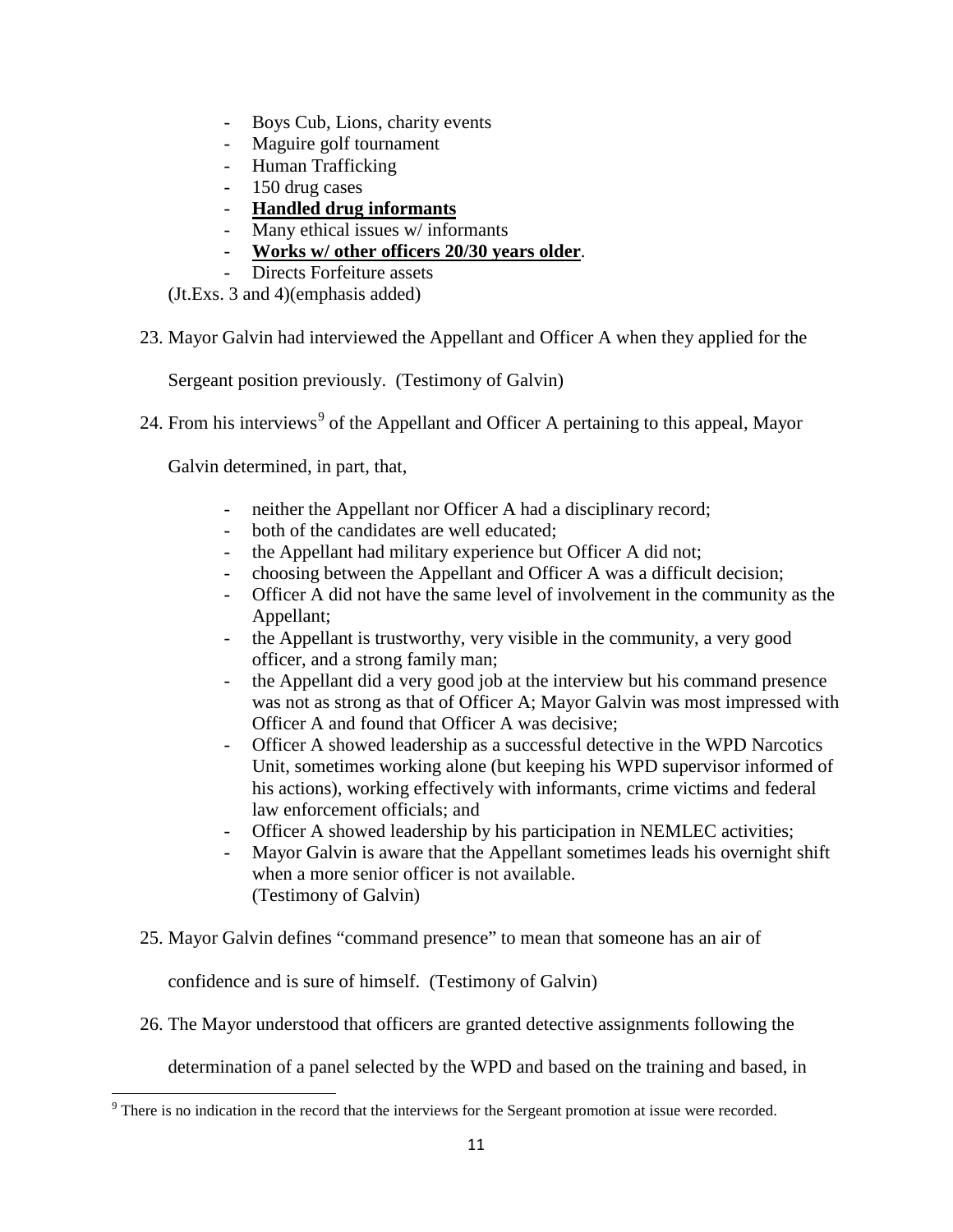part, on the candidates' detective training/s. (Testimony of Galvin) However, no such panel convened to determine which officer should receive the detective assignment in 2015 because Officer A was the only person who expressed an interest in it at that time. (R.Post-Hrg.Ex. 1) In addition, the Appellant informed the Department that he was not interested in the detective assignment in 2015. (A.Post-Hrg.Ex. 1)

- 27. The Mayor also believed that officers (like Officer A) are assigned to the detective position, at least in part, because of detective training they have taken. (Testimony of Galvin) However, Officer A did not receive detective training until he was granted the detective assignment. (Testimony of Ferullo)
- 28. Chief Ferullo would like the Department to offer training as much as possible but there is usually a fee that the Department would need to pay for each course. Chief Ferullo has assigned the WPD Captains and Lieutenants the task of processing training requests. (Testimony of Ferullo) The Appellant has been authorized to attend certain courses but not others. (Testimony of Appellant)
- 29. After Mayor Galvin interviewed the Sergeant candidates, he met again with Chief Ferullo and Capt. Rufo to discuss the candidates. The Chief and Captain orally recommended that the Mayor promote Officer A, even though Officer A was ranked second on the certification and the Appellant was ranked first. (Testimony of Galvin and Ferullo)
- 30. By letter dated July 20, 2017, Mayor Scott Galvin informed the Appellant that he had been bypassed by Officer A, a WPD detective, attaching the reasons for Officer A's selection and informing the Appellant of his right to file an appeal at the Commission. Neither the July 20 letter, nor the letter attached thereto, listed any negative reasons for the Appellant's bypass but listed seven (7) positive reasons for appointing Officer A over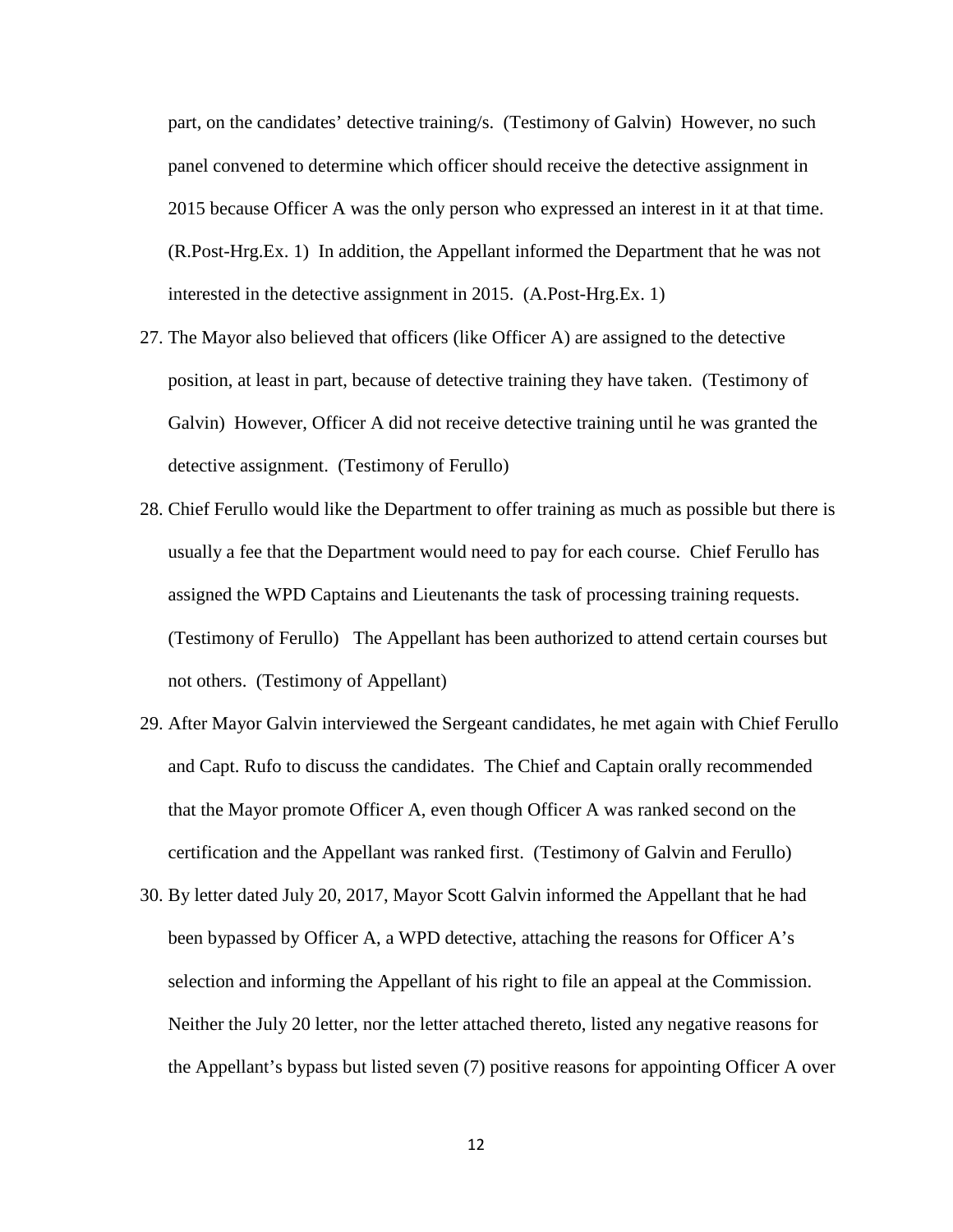the Appellant:

"1. [Officer A] has a history of superior leadership qualities and diversity of public safety service while serving as a Woburn Police Officer. 2. [Officer A] has a Master's Degree in Criminal Justice with Graduate Certificates in Forensic Criminology and Leadership & Police Development. 3. [Officer A] has numerous accomplishments, training experience, and letters of commendation from superior officers in the Woburn Police department. 4. [Officer A] was highly recommended for the position by Woburn Police Chief Robert Ferullo Jr. and Captain Robert Rufo. 5. [Officer A] has served on NEMLEC and the Southern Middlesex Drug Task Force. 6. [Officer A] has served as a Detective with the [WPD], and has demonstrated strong leadership and self-started skills in that position. 7. [Officer A]'s experience on the job clearly sets him apart from the other candidates for the position of Sergeant." (Jt.Ex. 2)

31. The Appellant timely filed the instant appeal. (Administrative Notice)

*Applicable Law*

G.L. c. 31, the civil service statute, is based on basic merit principles. That phrase is

defined in section 1 of the G.L. c. 31, in part as,

(a) recruiting, selecting and advancing of employees on the basis of their relative ability, knowledge and skills including open consideration of qualified applicants for initial appointment; … ; (e) assuring fair treatment of all applicants and employees in all aspects of personnel administration without regard to political affiliation, race, color, age, national origin, sex, marital status, handicap, or religion and with proper regard for privacy, basic rights outlined in this chapter and constitutional rights as citizens …. Id.

The role of the Civil Service Commission is to determine "whether the Appointing

Authority has sustained its burden of proving that there was reasonable justification for the

action taken by the appointing authority." City of Cambridge *v.* Civil Service Commission, 43

Mass.App.Ct. 300, 304 (1997). Reasonable justification means the Appointing Authority's

actions were based on adequate reasons supported by credible evidence, when weighed by an

unprejudiced mind, guided by common sense and by correct rules of law. Selectmen of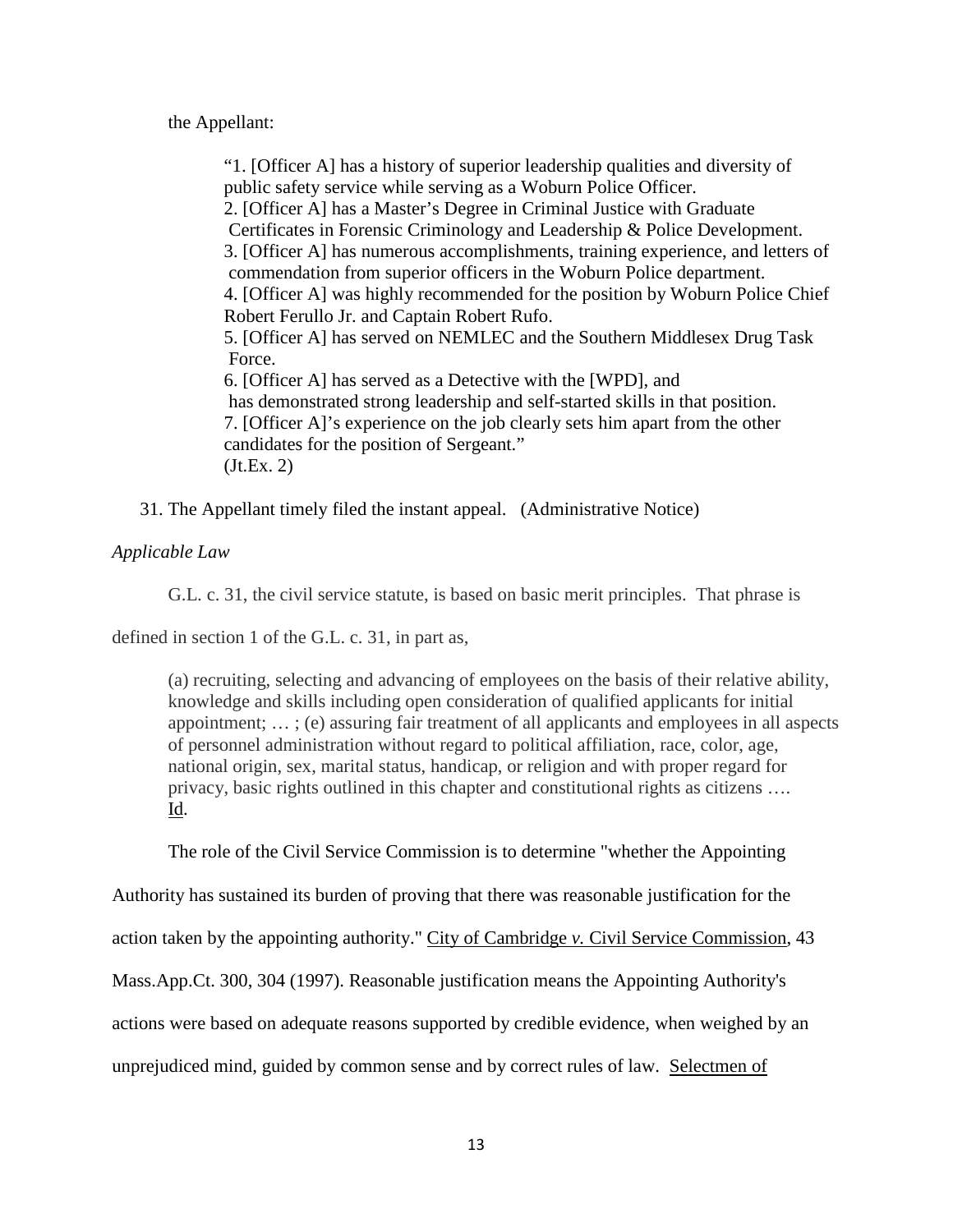Wakefield *v.* Judge of First Dist. Ct. of E. Middlesex, 262 Mass. 477, 482 (1928).

Commissioners of Civil Service *v.* Municipal Ct. of the City of Boston, 359 Mass. 214 (1971). G.L. c. 31, s. 2(b) requires that bypass cases be determined by a preponderance of the evidence. A "preponderance of the evidence test requires the Commission to determine whether, on the basis of the evidence before it, the Appointing Authority has established that the reasons assigned for the bypass of an Appellant were more probably than not sound and sufficient." Mayor of Revere *v.* Civil Service Commission, 31 Mass.App.Ct. 315 (1991).

 Appointing Authorities are rightfully granted wide discretion when choosing individuals from a certified list of eligible candidates on a civil service list. The issue for the commission is "not whether it would have acted as the appointing authority had acted, but whether, on the facts found by the commission, there was reasonable justification for the action taken by the appointing authority in the circumstances found by the commission to have existed when the Appointing Authority made its decision." Watertown v. Arria, 16 Mass.App.Ct. 331, 334 (1983). *See* Commissioners of Civil Serv. v. Municipal Ct. of Boston, 369 Mass. 84, 86 (1975) and Leominster v. Stratton, 58 Mass.App.Ct. 726, 727-728 (2003).

# *Analysis*

The Respondent has failed to establish by a preponderance of the evidence that it had reasonable justification to bypass the Appellant, who was ranked first on the certification for promotion to Sergeant. The Appellant and Officer A have certain things in common. Specifically, their tenure is similar, they both have a Master's degree in pertinent subjects (although the Appellant graduated with honors), neither has a disciplinary record, both have participated in NEMLEC, and the WPD has received letters of support from a number of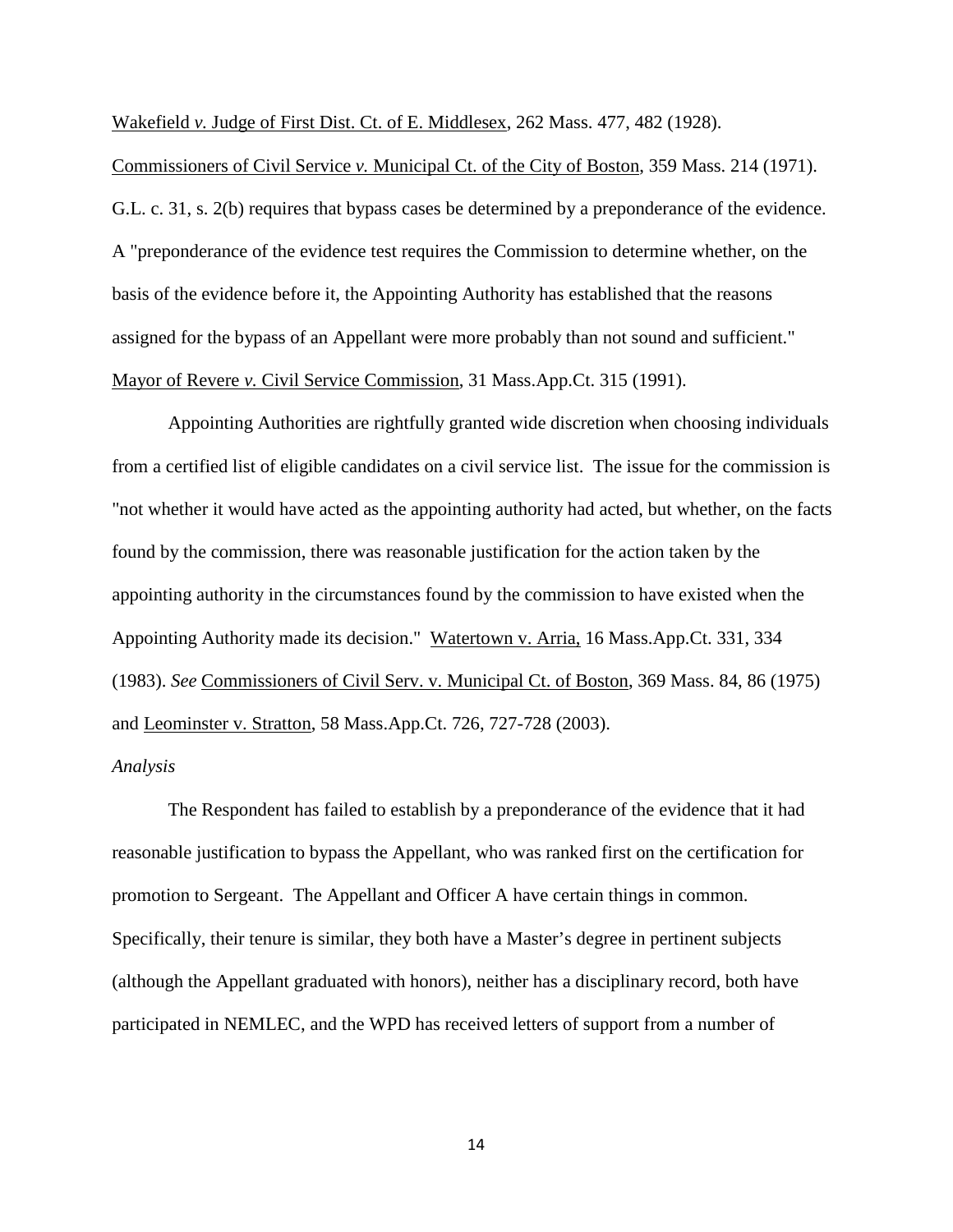individuals (including a letter from the Appellant's supervisor and a letter from the Chief in support of Officer A).

However, the Appellant and Officer are also dissimilar. For example, the Appellant steps up when officers are needed for many city events and he is always there for the Department and/or the City. In addition, the Appellant listed detailed activities in which he has participated and organized. The Police Chief specifically testified that an officer's community involvement plays a big role in promotions. By comparison, Officer A provided little information about his community involvement, with the Police Chief testifying that Officer A, who works Monday through Friday with some irregular hours because of the nature of the detective work he has performed, likes to take the weekends off like some other members of the Department.

The Appellant and Officer A also differ with regard to training. The Appellant has taken every training course he has been permitted by his superiors to take, not just the courses that are required. In addition, the Appellant has trained to be an instructor in a number of courses and he is an EMT. The courses Officer A has taken as a detective are required courses. Further, the Appellant is the only trained field officer on his night shift and he has trained approximately twelve (12) officers whereas Officer A has trained approximately two (2) officers.

The evidence in the record establishes that the Appellant has experience as a supervisory. On his shift, the Appellant supervises other officers when there is no supervisor, he takes on related supervisory roles such as assisting in the booking and fingerprinting of detainees, and running any crime scenes. By comparison, the Police Chief testified that Officer A worked mostly independently as a "lone wolf" and, although he was involved in cases involving significant searches and seizures in which he worked with federal and other authorities and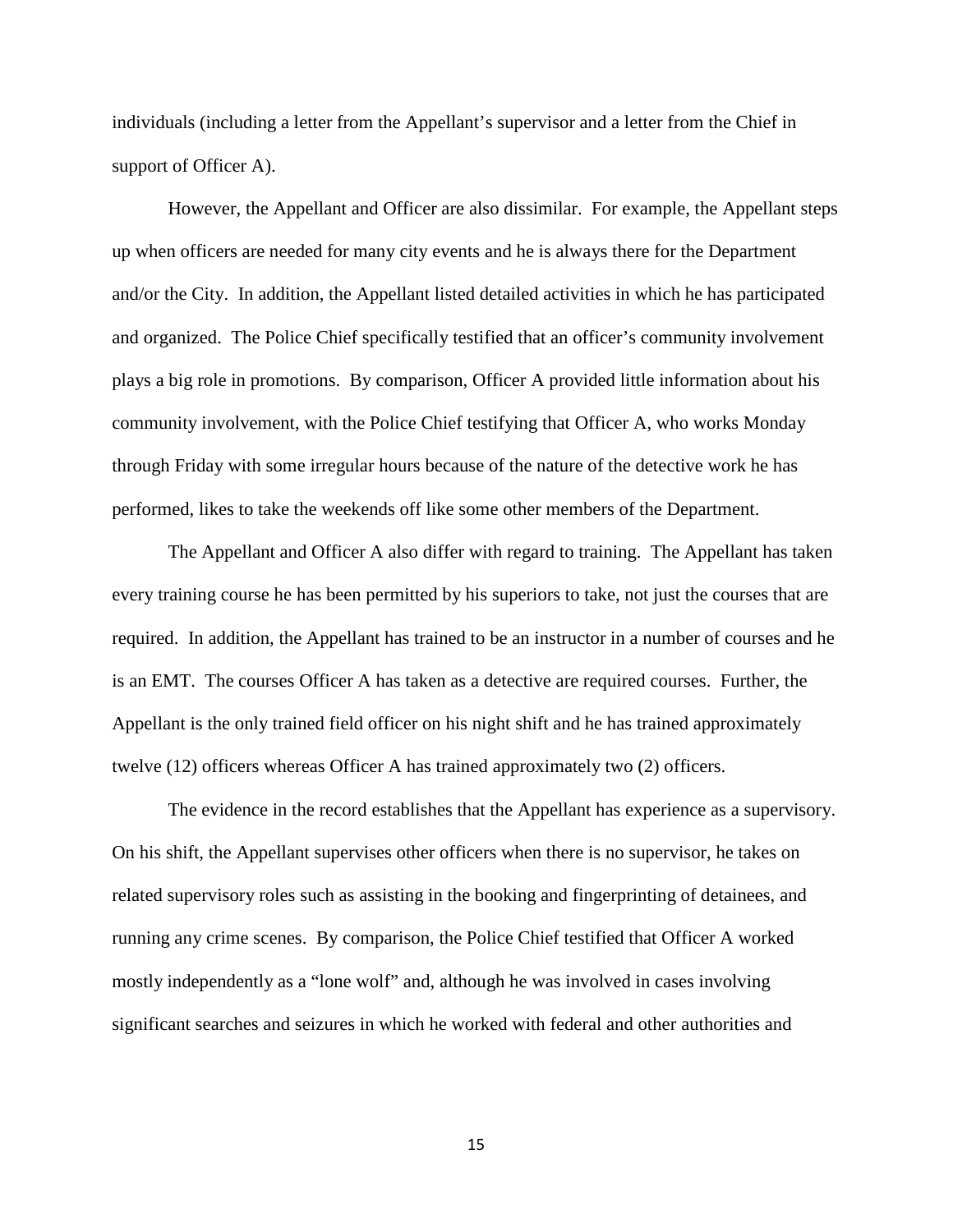informants, there is no indication in the record that he supervised other officers.<sup>[10](#page-15-0)</sup> The Appellant has served in the military, where he supervised a number of others when deployed but there is no indication in the record that Officer A has served in the military. Thus, in addition to having the higher exam score, the Appellant has superior leadership on his shift performing as a supervisor as needed, he has supervised others in the military, he has been deeply and reliably involved in city activities, he has participated in and organized specific charitable and commemorative activities in support of his own Department as well as other law enforcement departments, obtained training in every course available to him, and become a training instructor in a variety of training courses.

This evidence notwithstanding, the Respondent also asserts that it promoted Officer A, rather than the Appellant, because Officer A has "command presence", an inherently subjective characterization that has been applied by some appointing authorities to justify a promotion decision. I have carefully reviewed the Appellant's testimony at the Commission hearing. The Appellant testified, responding to questions carefully and, on occasion, he paused to clarify his responses to questions. My perception of the Appellant's testimony was that, as a serious candidate, he carefully considered his responses and he did not want to appear to be bragging. I have also carefully reviewed the candidates' responses at the interviews and I find that the responses of both the Appellant and Officer A to interview questions had their strengths and their weaknesses, with there being no clear indication that Officer A was better qualified than the Appellant, if that is the intended application of the phrase "command presence". However, the Commission has found that even when all factors for selection are equal between a selected candidate and an appellant bypassed with a higher civil service examination score, deference

<span id="page-15-0"></span> $10$  Officer A became a detective in 2015 when no one else (including the appellant, because of family needs, requested the assignment. I find it odd that Officer A was the only person who requested the detective assignment that year when testimony indicated that it is a highly sought-after assignment)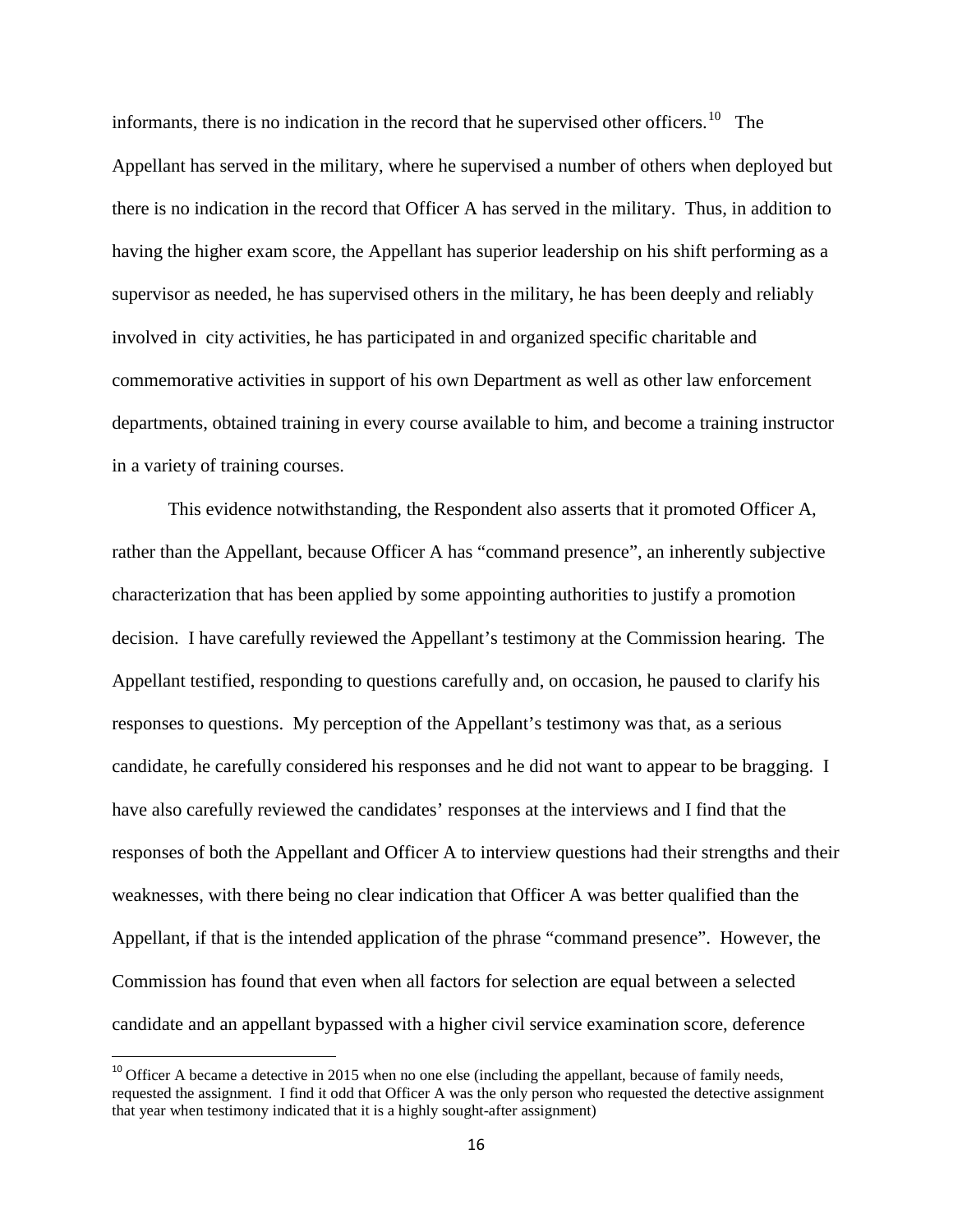should be given to the candidate with the higher score. Belanger v. Ludlow, G2-03-518 (2007). In view of the Appellant's higher score on the civil service exam, his repeated displays of leadership and commitment to the Department, the city of Woburn, and the law enforcement community at large, the Respondent erred when it bypassed him.

The Appellant asserts that the promotional process is flawed. Specifically, the Appellant complains that Mayor Galvin met with Chief Ferullo and Capt. Rufo prior to the candidate interviews. While the purpose of the Mayor's meeting with the Chief and Captain prior to the interviews, purportedly, was to provide the candidates' files to the Mayor, it also presented an opportunity for the Chief and Captain to convey their recommendations, directly or indirectly, to the Mayor prior to the interviews. While it is understandable that the Mayor would be interested in the working knowledge that the Chief and Captain may have that is not reflected in the candidates' files, in the interest of civil service basic merit principles and transparency, the Chief and Captain should not meet with or otherwise discuss the candidates with the Mayor prior to the candidate interviews to avoid even the appearance of unacceptable bias. Further, and for the same reasons, the Chief's and the Captain's recommendations should not be submitted to the Mayor prior to the interviews and the recommendations should be in writing, indicating the reasons for the recommendation. If the Respondent does not begin recording promotional interviews, at least one (1) additional person of the Mayor's choosing should participate in the interview.

Police departments and other public safety agencies are properly entitled, and often do, conduct interviews of potential candidates as part of the hiring process. In an appropriate case, a properly documented poor interview may justify bypassing a candidate for a more qualified one. *See, e.g*., Dorney v. Wakefield Police Dep't, 29 MCSR 405 (2016); Cardona v. City of Holyoke,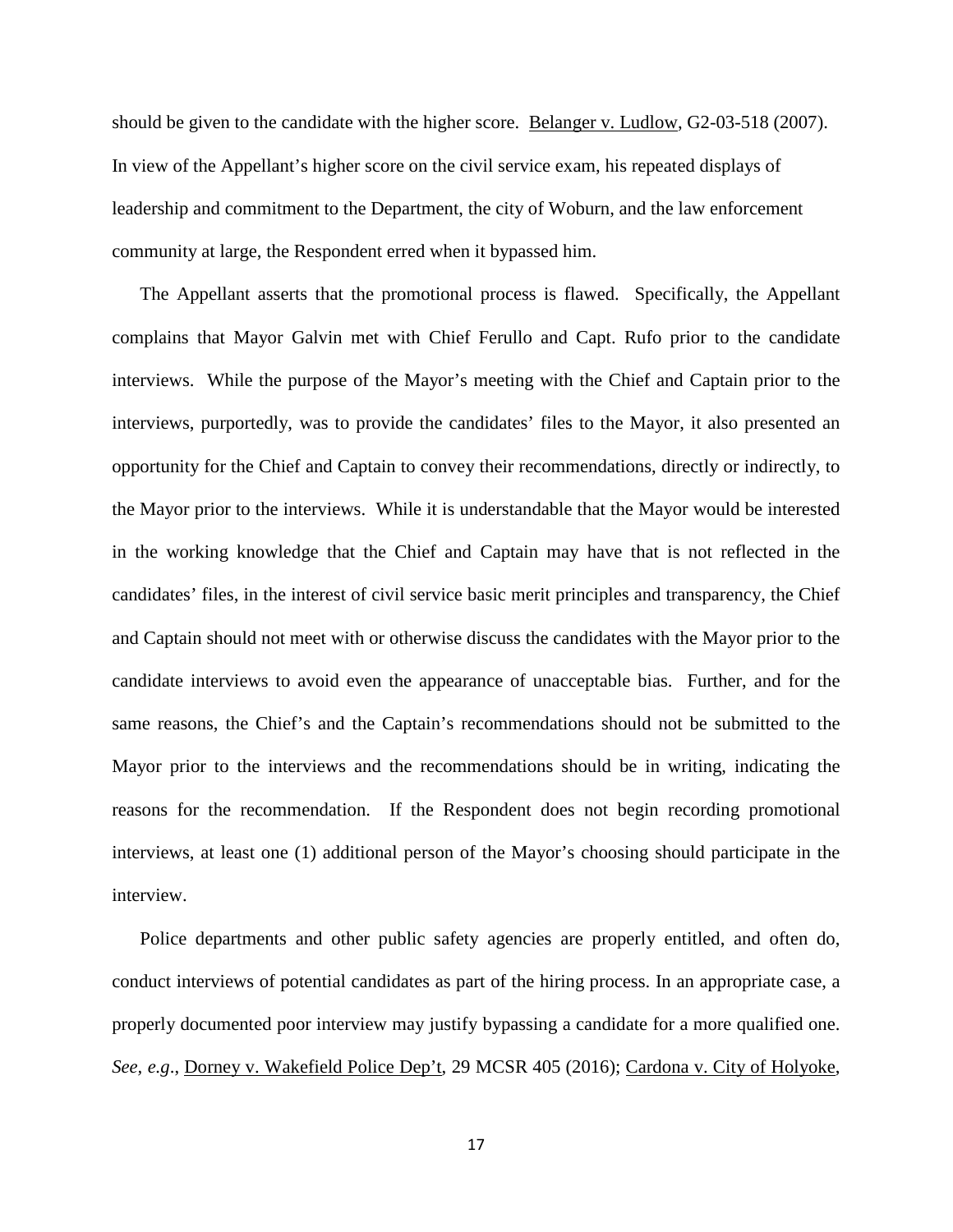28 MCSR 365 (2015). Some degree of subjectivity is inherent (and permissible) in any interview procedure, but care must be taken to preserve a "level playing field" and "protect candidates from arbitrary action and undue subjectivity on the part of the interviewers", which is the lynchpin to the basic merit principle of civil service law. *E.g*., Flynn v. Civil Service Comm'n, 15 Mass.App.Ct. 206, 208, *rev.den*., 388 Mass. 1105 (1983). The Commission's decisions have commented on a wide range of interview plans, some of which are commendable and some more problematic. Example of the former: Anthony v. Springfield, 23 MCSR 201 (2010), Gagnon v. Springfield, 23 MCSR 128 (2010); Boardman v. Beverly Fire Dep't, 11 MCSR 179 (1998). Examples of the latter: Conley v. New Bedford Police Dep't, 29 MCSR 477 (2016); Phillips v. City of Methuen, 28 MCSR 345 (2015); Morris v. Braintree Police Dep't, 27 MCSR 656 (2014); Monagle v. City of Medford, 23 MCSR 267 (2010); Mainini v. Town of Whitman, 20 MCSR 647, 651 (2007); Belanger v. Town of Ludlow, 20 MCSR 285 (2007); Horvath v. Town of Pembroke, 18 MSCR 212 (2005); Fairbanks v. Town of Oxford, 18 MCSR 167 (2005); Saborin v.Town of Natick, 18 MCSR 79 (2005); Sihpol v. Beverly Fire Dep't, 12 MCSR 72 (1999); Bannish v. Westfield Fire Dep't, 11 MCSR 157 (1998); Roberts v. Lynn Fire Dep't, 10 MCSR 133 (1997).

The Appellant also argues that he has been treated unfairly leading up to the promotional process. For example, the Appellant asserts that the Chief and/or Captain oppose the Appellant's candidacy for Sergeant because the Appellant is friends with a problematic officer and that Officer A was granted the Narcotics Unit detective assignment because he is close friends with a Sergeant in the Narcotics Unit. $11$  There is insufficient evidence in the record to support these assertions.

<span id="page-17-0"></span> $11$  To consider the Appellant's allegation that Officer A was inappropriately granted the detective assignment and the Respondent relied on Officer A's experience as a detective, *inter alia*, to bypass the Appellant, at the hearing I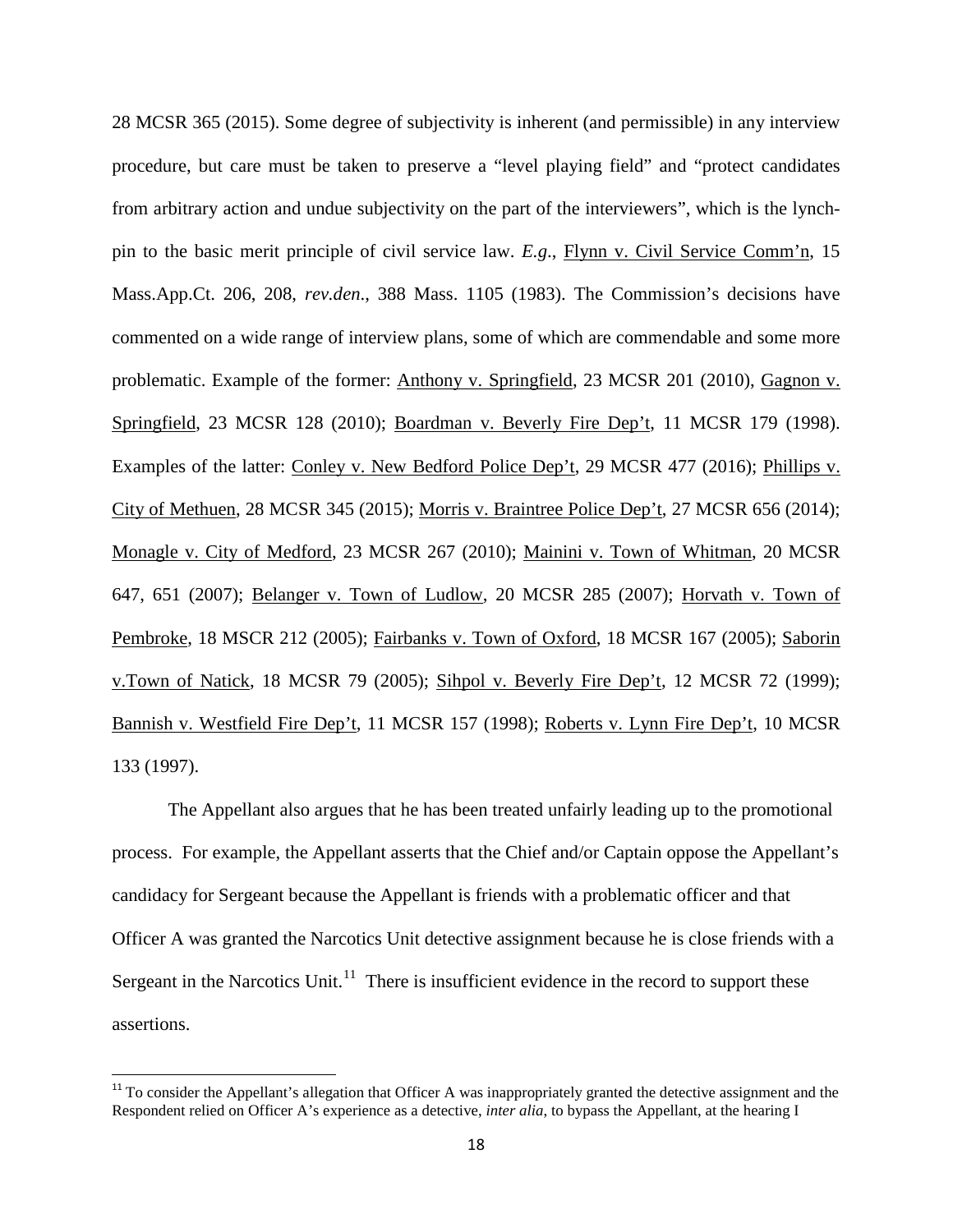### *Conclusion*

For reasons stated herein, the Appellant's appeal under Docket No. G2-17-168, filed

pursuant to G.L. c. 31, s. 2(b), is *allowed.* 

Pursuant to its authority under Chapter 310 of the Acts of 1993, the Commission hereby

orders that:

HRD, or the City in its delegated capacity, is ordered to place the name of Ian Hunt at the top of any future Certification for the position of Police Sergeant in the Woburn Police Department until such time as he is appointed or bypassed.

## CIVIL SERVICE COMMISSION

/s/ *Cynthia A. Ittleman* Cynthia A. Ittleman Commissioner

By vote of the Civil Service Commission (Bowman, Chairman [absent]; Camuso, Ittleman, Stein and Tivnan, Commissioners) on January 16, 2020.

Either party may file a motion for reconsideration within ten days of the receipt of the Commission's decision. Under the pertinent provisions of the Code of Mass. Regulations, 801 CMR  $1.01(7)(1)$ , the motion must identify a clerical or mechanical error in the decision or a significant factor the Agency or the Presiding Officer may have overlooked in deciding the case. A motion for reconsideration shall be deemed a motion for rehearing in accordance with G.L. c. 30A,  $\S$  14(1) for the purpose of tolling the time for appeal.

Under the provisions of G.L c. 31, § 44, any party aggrieved by a final decision or order of the Commission may initiate proceedings for judicial review under G.L. c. 30A, § 14 in the superior court within thirty (30) days after receipt of such order or decision. Commencement of such proceeding shall not, unless specifically ordered by the court, operate as a stay of the Commission's order or decision. After initiating proceedings for judicial review in Superior Court, the plaintiff, or his / her attorney, is required to serve a copy of the summons and complaint upon the Boston office of the Attorney General of the Commonwealth, with a copy to the Civil Service Commission, in the time and in the manner prescribed by Mass. R. Civ. P. 4(d).

Notice to:

l

ordered the parties to provide related information. Post-hearing, the parties submitted the information ordered and it was entered into the record as indicated in fn 3, *supra*. Although the Respondent's witnesses had testified at the hearing that six (6) officers (including Officer A) applied for the detective assignment in 2015 and they were each interviewed by a panel of interviewers, the Respondent's post-hearing information indicates that there were no interviews when Officer A was granted the detective assignment because Officer A was the only one who had applied for the assignment. The Appellant's post-hearing information indicates that although he requested the detective assignment on other occasions, he did not apply for the detective assignment in 2015. At the hearing, Chief Ferullo and Capt. Rufo testified that there are no policies or procedures for considering detective assignment requests. In the interest of transparency and objectivity, the Respondent should make every effort to standardize the process for considering such assignment requests.